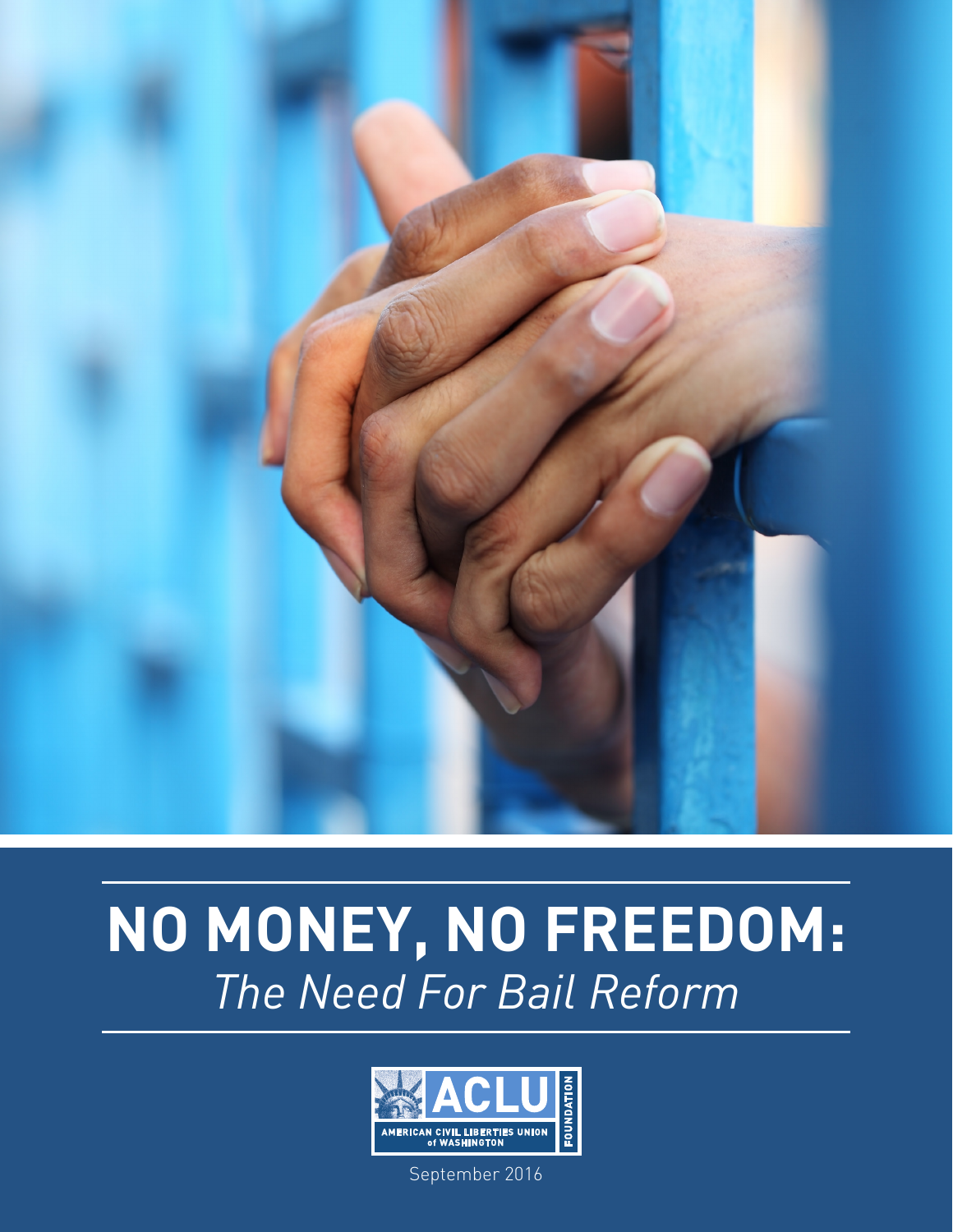The **U.S. imprisons people at a higher rate** than any other nation on earth. In doing so, we cause great damage to the lives of millions of Americans. A fair and just society is one that substantially reduces incarceration, using it only when no other options can keep us safe.

The ACLU of Washington is working to advance major, systemic changes to our criminal justice system that will promote freedom and fairness for all, paying particular attention to the rights of those most marginalized. Having spent a year examining our state's bail system and connecting with stakeholders statewide, we have found an urgent need for major reform of the pretrial system and bail practices in Washington.

Locking up people before trial because they cannot afford to pay bail is a leading cause of mass incarceration in Washington state and elsewhere. Reforming our state's treatment of people before trial, including the use of money bail, will result in fewer people unnecessarily held behind bars. This is why advocating for fair and effective alternatives to pretrial detention is an important part of the **ACLU of Washington's Campaign for Smart Justice.** This paper discusses problems with our current system and offers broad recommendations for reform.

**Jaime Hawk** Legal Strategy Director **ACLU of Washington's Campaign for Smart Justice**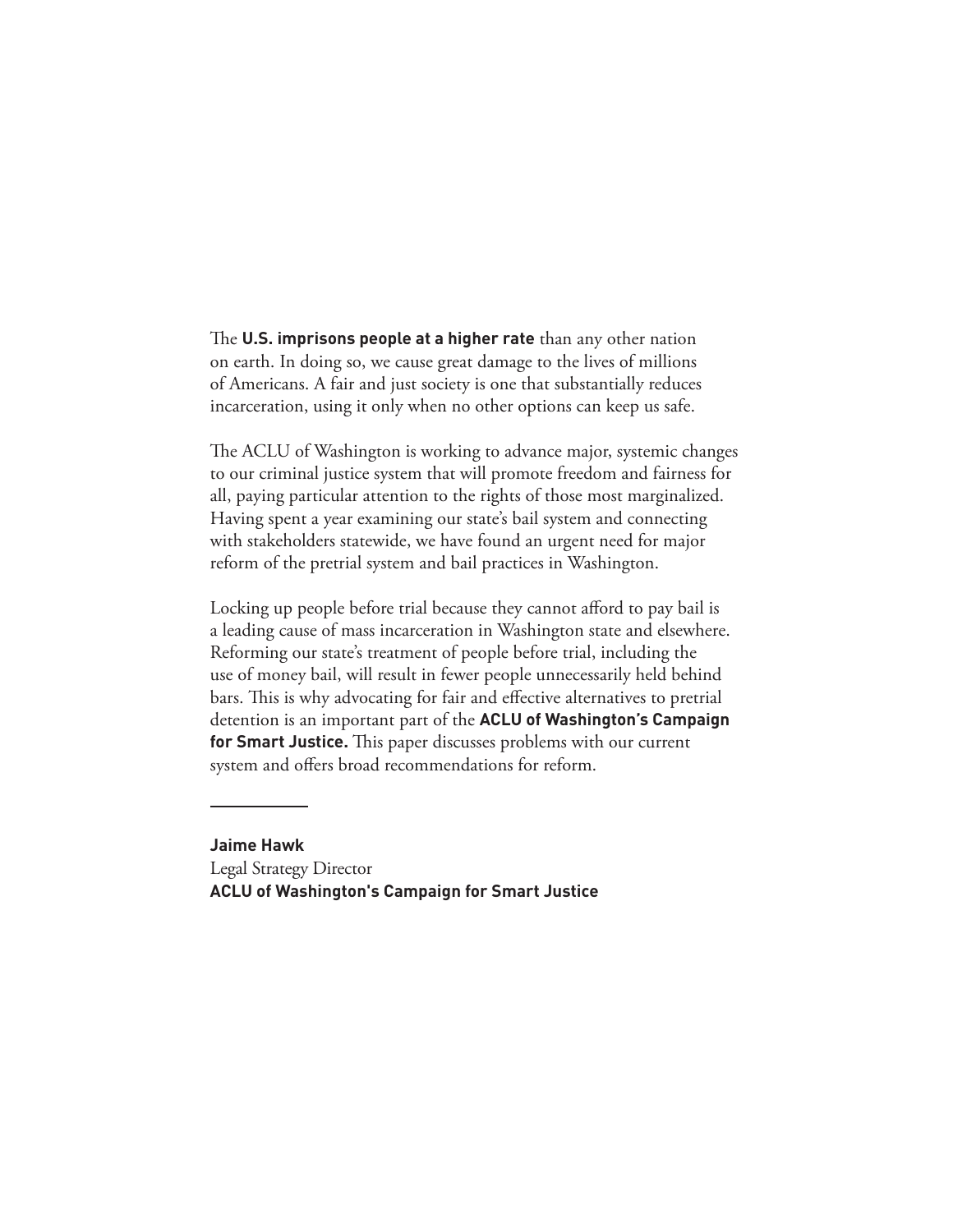$\epsilon$ *In our society, liberty is the norm, and detention prior to trial or without trial is the carefully limited exception.*

**United States v. Salerno** 481 U.S. 739, 755 (1987)



### **Introduction**

A person's financial resources should never determine whether he or she sits behind bars. Unfortunately, this is exactly what is happening in our state. Some people routinely are incarcerated before they even stand trial because they can't come up with the money for bail.

In Washington counties where data is available, approximately 60 percent of the people in county jails at any given time — thousands of people — have not been convicted of a crime.<sup>1</sup> They are locked in jail simply because they cannot afford the amount of bail set by the judge. This high rate of pretrial detention exists despite the fact that Washington court rules generally mandate the release of people accused of crimes before trial.

Current practices that force people to stay in jail before their trial are contrary to the fundamental American principle that one is innocent until proven guilty. Accused people who can't afford bail are instead treated as if they have already been tried and convicted.

Judges in Washington often impose bail at an amount much higher than many people can afford to pay, and without consideration of individual financial circumstances and resources. This practice is a glaring example of the reality that for people facing criminal charges in our state, there are two systems: one for the wealthy and one for the poor. This two-tiered approach denies justice to individuals, undermines the fairness of the court system, and imposes unacceptably high costs on the accused, their families, and our communities. It also is in stark contrast to the practice of federal courts, which reformed the unfair use of money bail 50 years ago.

This injustice is getting worse. Ninety-five percent of the growth in the overall jail inmate population in the U.S. since 2000 was due to the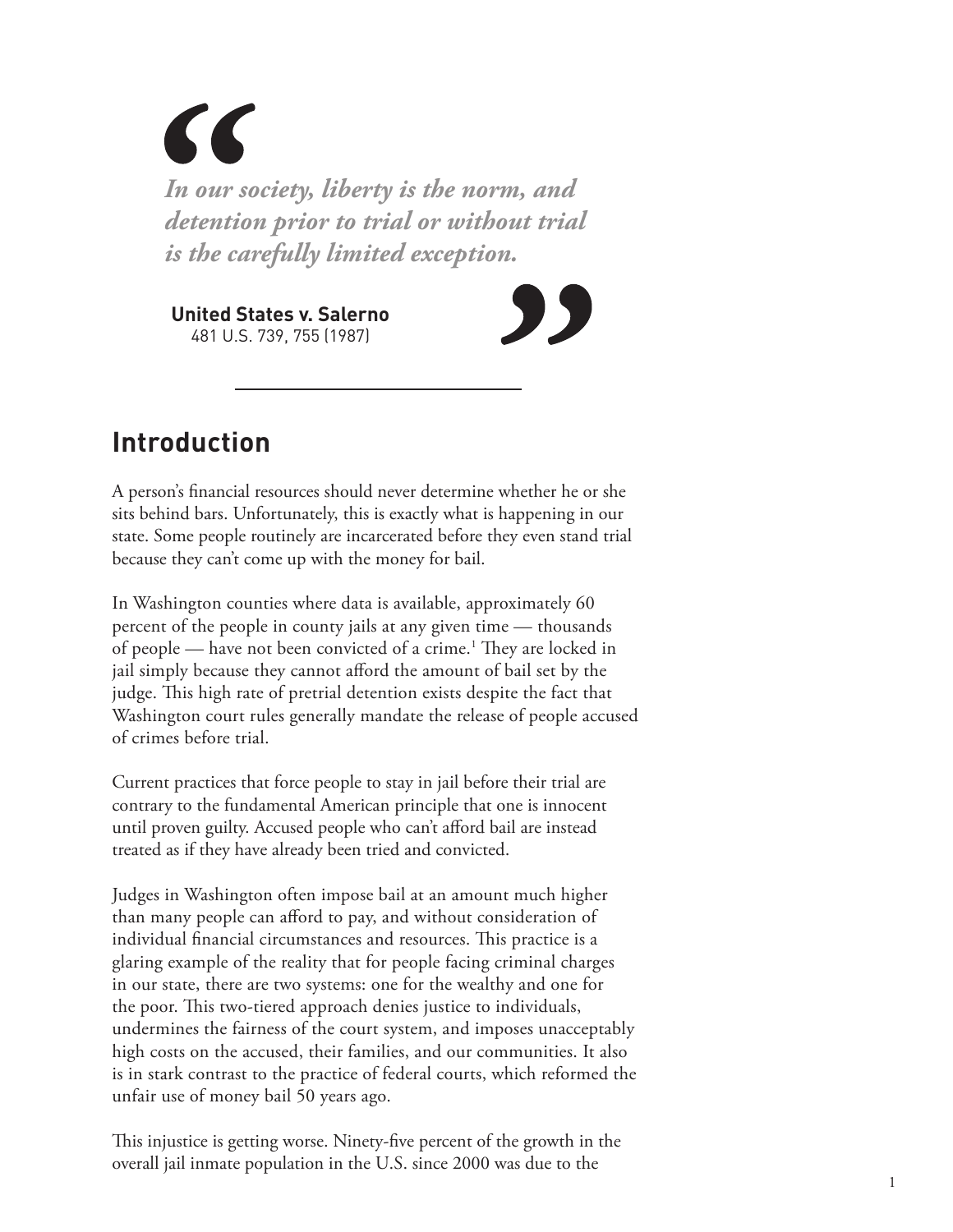increase in the number of people in jail awaiting trial.<sup>2</sup> In recent years, courts have been setting bail amounts higher and higher.<sup>3</sup> In Washington, many of these jailed persons are accused only of low-level crimes.

The original purpose of bail was as a deposit intended to ensure that the accused person would return to court for trial. Today, money bail has become an excessive financial burden, one so great that it prevents the accused from getting out of jail while his or her case is pending.

A court's decision to release an accused person before trial is one of the most critical decisions made in a case. Keeping people in jail before trial seriously harms their prospects in court. People who are locked up are less able to assist their attorneys in preparing a defense. To make matters worse, judges sometimes set bail before the accused person has even been assigned an attorney who can advocate for the client's release.

Individuals jailed before trial are more likely to receive a sentence of jail or prison, and for a longer time, than those who are free before their trial.4 Keeping a person in jail may also prevent a trial from even occurring: The loss of income, possible loss of employment and housing, disruption of prescribed medications, and stresses on one's family that accompany incarceration have induced many a person to accept a plea bargain to get out.

Poor people, people of color, and people with certain disabilities are disproportionately affected by the unfairness of bail. They are more likely to be behind bars before trial, and this leads to a greater likelihood that they will be convicted and incarcerated.

The use of money bail is not the only means to ensure that a person will appear at future court hearings. Courts can impose non-financial conditions such as reporting to a pretrial services office or maintaining employment, training, or education routines to keep track of persons awaiting trial. The federal court system and other states have implemented some of these practices and developed better pretrial systems.

There is a growing national movement to reduce the costly use of pretrial detention and of overcrowding in jails, and to design new systems for people prior to trial. It is time to reform pretrial and bail practices in Washington. Doing so will increase the fairness, integrity, and effectiveness of our criminal justice system.

### $\epsilon$ *For people facing criminal charges in our state, there are two systems – one for*

*the wealthy and one for the poor*

"

"

### $\epsilon$

*Individuals jailed before trial are more likely to receive a sentence of jail or prison, and for a longer time, than those who are free*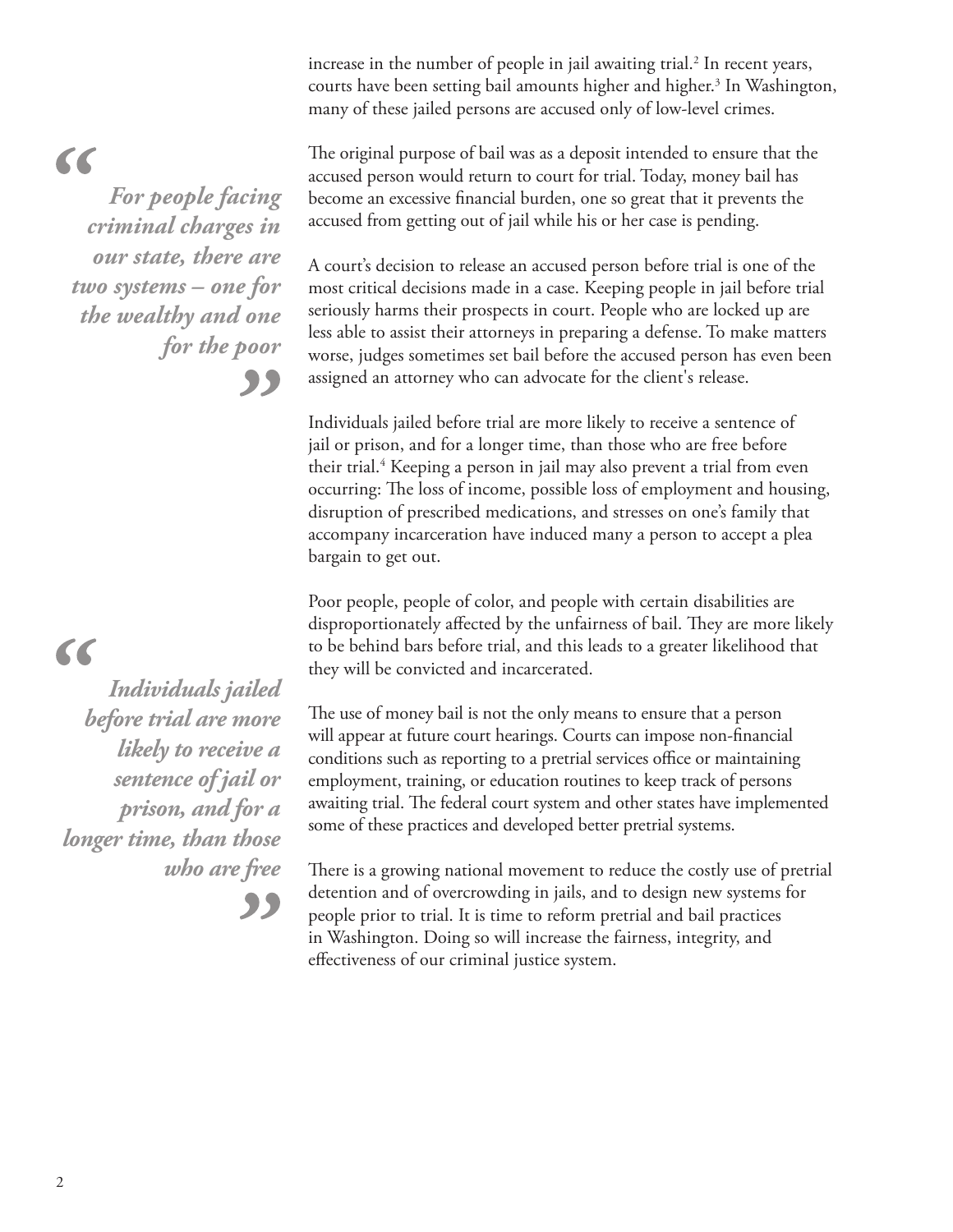### **What Is Money Bail and How Does It Work?**

After someone is arrested, he or she appears in court, where a judge decides whether to release the person before trial and under what conditions, if any. The judge may release an accused solely on a promise to appear, release the individual under certain conditions that are tailored to ensure a person returns to court, or impose a requirement that the person pay some amount of bail – an amount of money deposited with the court intended to guarantee that the person returns for future court hearings.

When the court imposes bail, it is usually in the form of cash or surety. Cash bail is paid to the court and returned to the accused after he or she reappears for all hearings and the case is over. A court may accept cash bail either as an "unsecured bond" that is simply a promise to pay the cash payment if the accused fails to appear for a court hearing, or as an "appearance bond" where the court accepts cash payment of up to 10 percent of the bail amount.

Most accused persons cannot afford the amount of cash bail on their own, so the court may authorize different forms of payment, such as a "surety bond." A surety bond is a promissory note from a bail bondsman to the court for the entire bond amount. Given current practices, a surety bond is the most common, and most unfair, way used to pay bail.

### **The Role Bail Bondsman Play**

The primary role of the bail bondsman is to insure the payment of surety bail. Before insuring the cost of the bail, a bail bondsman requires an accused person to provide personal or family collateral in the amount of the bail. Often the collateral is a family member's house or car; the typical contract says that the bail bondsman can sell the collateral if the accused person fails to appear at future court hearings. The bail bondsman also charges a non-refundable fee that is typically 10 percent of the bail amount. This fee or "premium" is the bail bondman's profit and is never returned. The national bail bonds industry does \$2 billion in business annually.5 If an accused person lacks the collateral or cash to pay a bail bondsman, the person remains jailed.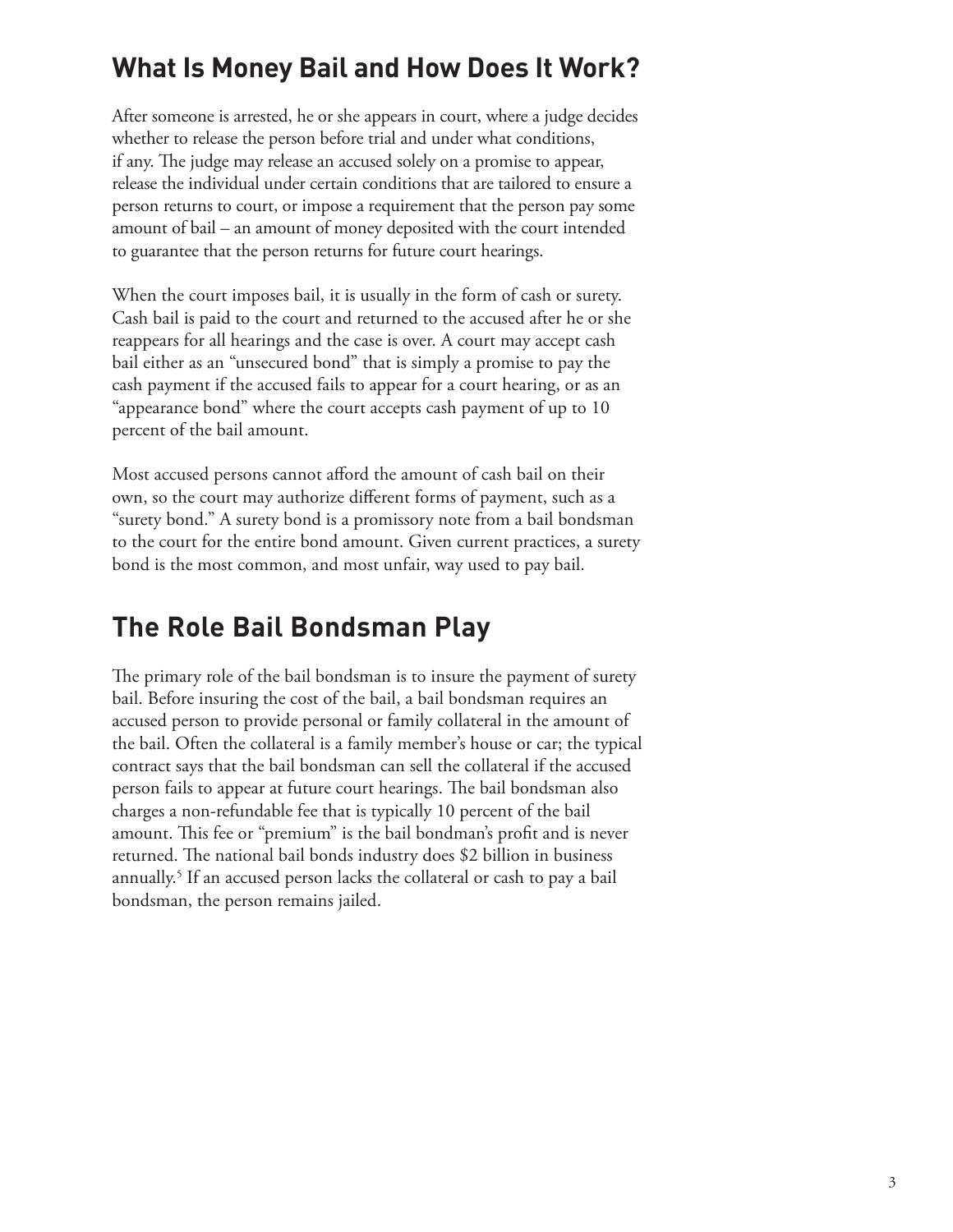### **Why Our Bail System Is Unfair**

Jails are increasingly filled by people who have not been convicted of a crime. Ninety-five percent of the growth in the U.S. jail inmate population since 2000 was due to the increase in the number of people being held before trial.<sup>6</sup> In Washington, often these jailed persons are facing low-level misdemeanors. They are routinely held because bail is set at an amount they cannot afford to pay.

Under our state's current court rule which presumes the release of the defendant, bail is supposed to be imposed as the last resort.7 For some judges however, bail has become the first and only option. The rise in pretrial detention is often a result of judges not following the court rule.

#### **A. FOR MANY IN AMERICA, BAIL IS OUT OF REACH**

Not only are courts failing to follow the rules requiring release of individuals, but courts also are increasing bail amounts for those who are detained. Between 1992 and 2009 there was a 43 percent increase in constant dollar values in the amount of bail imposed in felony cases in the 75 largest counties in the U.S., a sample that includes King County, Washington.<sup>8</sup>

The bail amounts for most criminal cases – and the amounts required by a bail bondsman *-* are out of reach for much of the population. In a sample Washington county, bail amounts averaged in 2014 between \$5,000 and \$50,000 depending on the offense.<sup>9</sup> The amount of bail imposed can vary by county and court. In a recent study, 47 percent of respondents said they either could not cover an emergency expense costing \$400, or would cover it by selling something or borrowing money.10 Bail is just the sort of emergency expense that most Americans cannot afford. So, under current bail rates and practices, most Americans are vulnerable to being kept locked up before trial if they should ever face criminal charges.

#### **B. POOR PEOPLE OFTEN LACK A LAWYER AT THEIR FIRST COURT APPEARANCE**

Representation by an attorney is vital to ensuring fairness for people accused of crimes. This is especially true in bail hearings. The decision to release or jail the accused before trial is one of the most critical decisions a judge makes, as it can decisively influence the course a person's case will take.

A judge typically makes the decision to release or jail the accused on bail at the first court hearing. At this point, the court has limited information about the defendant. A defense attorney who has had time to talk to the accused person and contact family members, employers, or other supporters can provide the judge with the information needed to justify releasing the person or to set reasonable conditions that ensure appearance at future hearings.

In many city and county courts throughout Washington, a judge sets bail before the defendant is appointed a lawyer. This puts poor

## $\epsilon$

*Jails are increasingly filled by people who have not been convicted of a crime*

"

# 66

*In many city and county courts throughout Washington, a judge sets bail before the defendant is appointed a lawyer*

"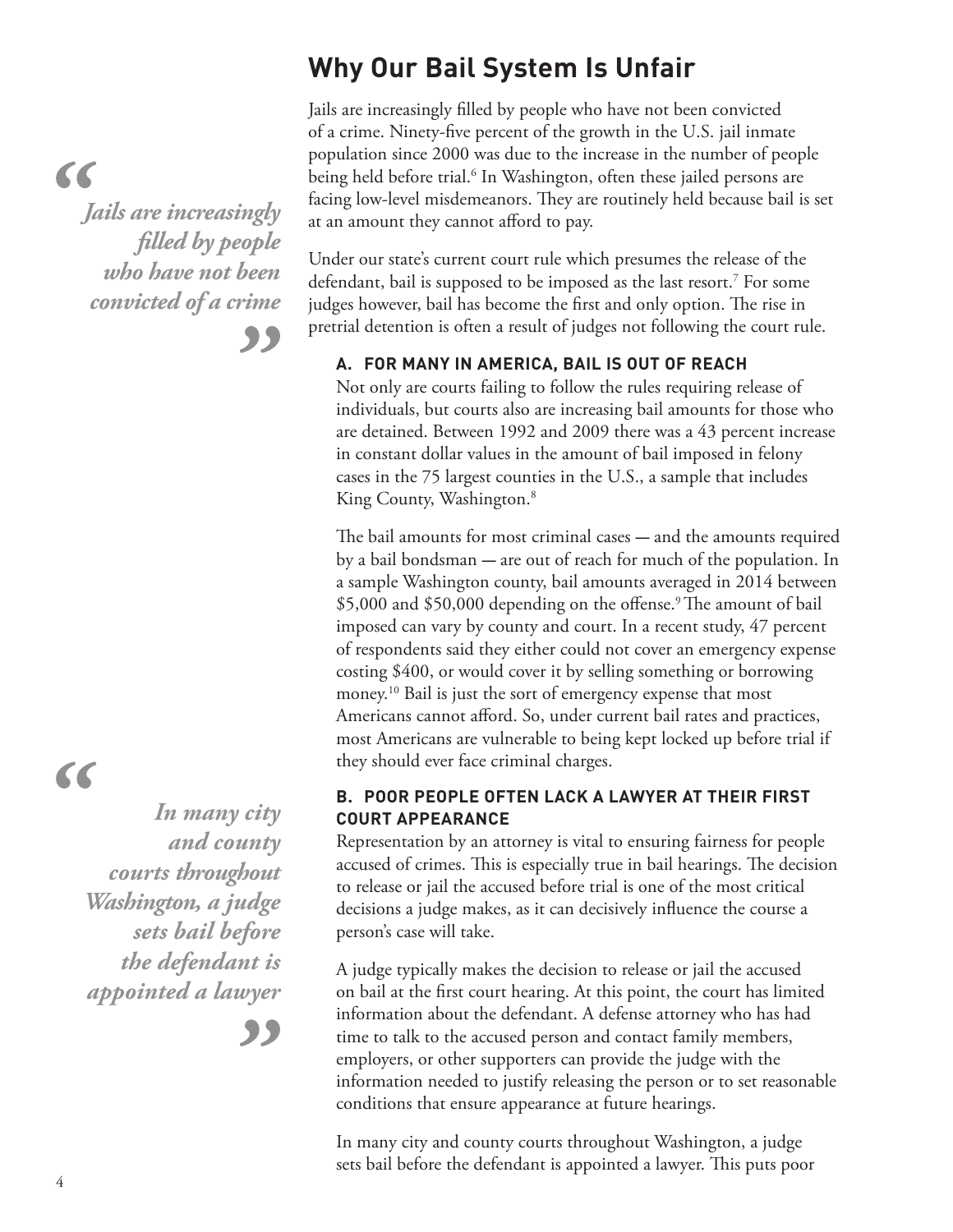people accused of crimes at a disadvantage from the very beginning of their case. Even in jurisdictions that do have a public defender representing an accused person at this initial appearance, the public defender is often covering a full case docket and lacks specific knowledge of a client's needs. The attorney handling the docket often has less than one minute to meet with each person before the court hearing and bail determination, which is an insufficient time to prepare adequately on behalf of the accused.

#### **C. PEOPLE OF COLOR AND PEOPLE WITH DISABILITIES ARE MORE LIKELY TO BE HELD ON BAIL**

Not all Washington counties consistently collect data on the race of the people incarcerated in their jails. However, sample county data that has been collected in Washington shows that people of color are disproportionately in jail before trial at a higher rate than white people, compared to their percentage in the population.<sup>11</sup> Also, according to national research, people of color are assigned higher bail amounts.12 People with disabilities are also more likely to be jailed before trial. Nationally, approximately 40 percent of the overall jail population is made up of people with disabilities.13

Implicit bias may also play a role in who is assigned bail and how much bail is ordered. Assumptions based on a defendant's appearance, background, or ethnicity may unconsciously and erroneously lead a judge to determine that an accused person is more likely to fail to appear in court or pose a danger to the community.

A money-based pretrial system poses inherent disadvantages to people of color and people with disabilities living in poverty. Factors such as not having a stable residence, employment, or family support may also influence a judge's decision on whether to detain a defendant on bail. These considerations do not reliably determine whether someone will appear for their court dates. While seemingly objective, considerations such as these can lead to people of color or people with mental health or other disabilities being treated differently.

There are better ways to increase court appearance rates. For example, several courts have implemented automated court hearing robocall systems to remind people of their upcoming court dates.<sup>14</sup> Instead of imposing unaffordable money bail, reforms such as this can reduce disparities and more equitably ensure return to court.

### **Uneven Playing Field:**Outcome of Cases Are Worse for People Who Are Jailed Before Trial

#### **A. LESS ABLE TO HELP THEIR ATTORNEY**

The Constitution requires that a person facing criminal charges be able to meaningfully assist defense counsel. People who have been jailed before trial are at a disadvantage because being behind bars makes it difficult to fully assist one's attorney and participate in one's own defense. It is harder to meet and discuss the case. It is more challenging to review the evidence in the case and to work 5

# $\epsilon$

*People of color are disproportionately in jail before trial at a higher rate than white people*

,,,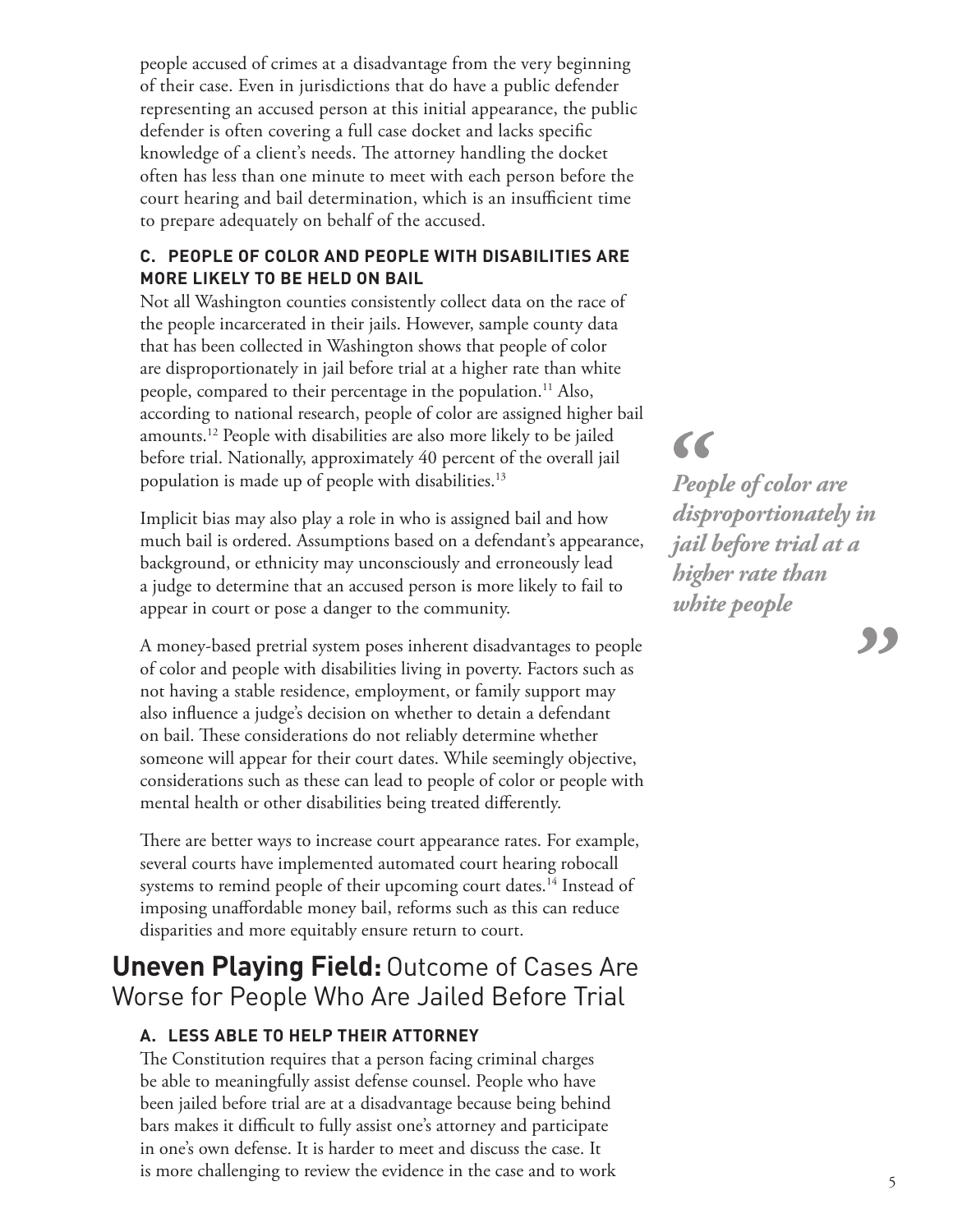$\epsilon$ 

*People who are detained on low-level misdemeanor charges face great pressure to plead guilty just to get out of jail*,,

with defense investigators. Generally, the less interaction a client has with the defense attorney during the case investigation and trial preparation, the more disadvantaged the client is in his or her defense.

#### **B. MORE LIKELY TO BE CONVICTED**

People who are detained on low-level misdemeanor charges face great pressure to plead guilty just to get out of jail. Studies have shown an increased likelihood of being convicted when one is detained before trial.15 When individuals are jailed, especially on a lower-level criminal charge, their focus tends to be on regaining freedom. The immediate consequences of being away from family, work, and other obligations can often outweigh the future consequences of a criminal conviction in the mind of the accused. Defendants will, at times, plead guilty to, and be convicted of offenses, even when they would not be convicted at trial.

Even if a person did not commit the offense charged, defendants may view it to be in their interest to plead guilty with credit for time served instead of being jailed for months awaiting trial. This may be so regardless of the barriers to employment, housing, and economic stability that accompany convictions.

Moreover, prosecutors may decline to file charges against those recently arrested or may decide to dismiss a case before trial due to insufficient evidence or a finding of innocence. In these cases, people who are jailed for lack of money bail have been punished without ever being convicted.

#### **C. LESS LIKELY TO HAVE A TRIAL**

Every person accused of a crime has a constitutional right to trial. But whether a case is likely to go to trial may at times depend simply on whether the defendant is locked up beforehand.

For someone jailed, the prospect of spending months behind bars awaiting trial is a significant deterrent to exercising their right to have a trial. Jail is a stressful, unhealthy place to be, and people tend to want to get out without delay. Sometimes even an innocent person will come to the point where getting out of jail is more important than exercising their right to trial, a factor which makes them more vulnerable to being pressured into accepting a plea agreement. Staying in jail and awaiting trial for a low-level misdemeanor, in particular, sometimes results in more time in jail awaiting trial than the normal jail sentence for that offense. For those who are jailed on bail, a trial becomes more of a luxury than a right.

#### **D. MORE LIKELY TO GET A HARSHER SENTENCE IF CONVICTED**

Research has established a causal relationship between pretrial detention and unfavorable case outcomes. One empirical study shows that people jailed before their trial receive sentences that are almost five months longer than those who are not jailed before trial.<sup>16</sup>

A prosecutor is more likely to recommend, and a judge is more likely to impose, a shorter sentence to someone who was free before trial and was able to demonstrate good behavior in the community and successful participation in treatment or services. 6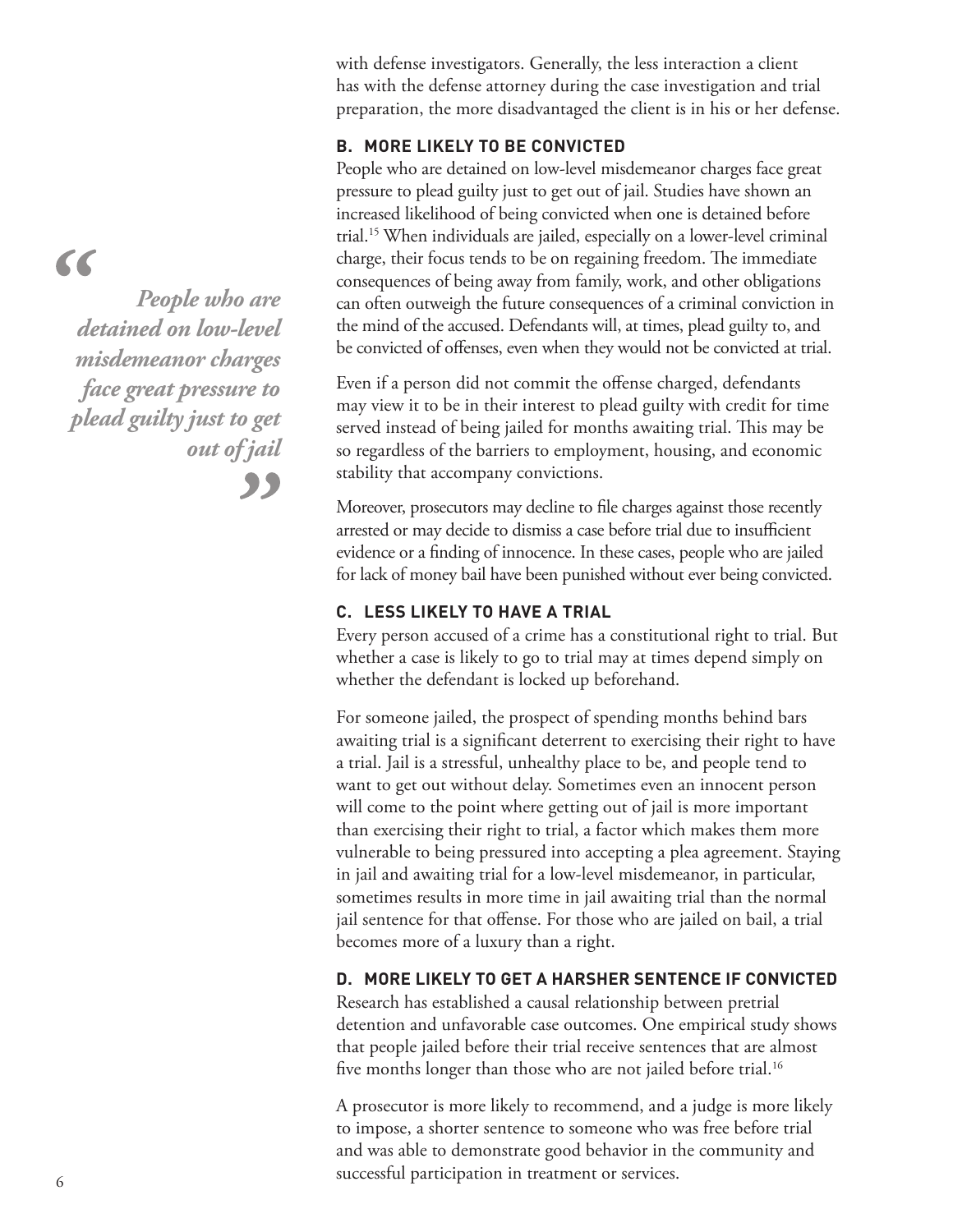At sentencing, a defense attorney's key argument is to show the ways a client is doing better compared to how the individual was at the time of the offense. To establish this, a defense attorney will typically point to a client's demonstrated good behavior and participation in treatment and other services while awaiting trial and sentencing.

Those who await trial behind bars cannot show they have improved. Only people not jailed on bail have an opportunity to complete outpatient treatment, employment, and educational programs that can signal they are deserving of a lesser sentence.

Moreover, it is human nature for a judge to more readily extend the jail sentence for someone currently in jail than to send him or her to jail for the first time. This is because the impacts of incarceration on a person are most visible when a free person is ordered to jail, as opposed to when a jailed person's detention is extended. For this same reason, a judge would be more likely to give probation or an alternative jail sentence to someone who is not in custody than to someone who is jailed on bail.

### **Pretrial Detention Hurts Individuals, Families, and Communities**

#### **A. JAIL CAUSES STRESS**

The stress, worry, and isolation brought on by even a few days of incarceration can cause a person's mental state to deteriorate. The emotional distress suffered by an individual who is detained before trial is often compounded by a loss of control of their affairs. People in detention may realistically fear that, while they sit in jail, other parts of their lives are unraveling.

#### **B. JAIL CAUSES FINANCIAL PROBLEMS**

#### *1. Loss of employment*

People jailed awaiting trial cannot work or earn income and even a brief absence from work may cause them to lose their jobs. If the period of detention is lengthy, their future earning potential is also undermined. Those who are self-employed are at risk of bankruptcy. Indeed, the stigma of jail, combined with lost education or training opportunities, may severely limit lifetime income potential.

#### *2. Loss of housing*

Pretrial detention can jeopardize a person's housing. He or she may miss a rent or mortgage payment, resulting in late fees or eviction. Homelessness can result. Those who are already homeless may lose their space in a shelter or a place in line for permanent housing if they are not available to claim it.

66

*The stress, worry, and isolation brought on by even a few days of incarceration can cause a person's mental state to deteriorate*

"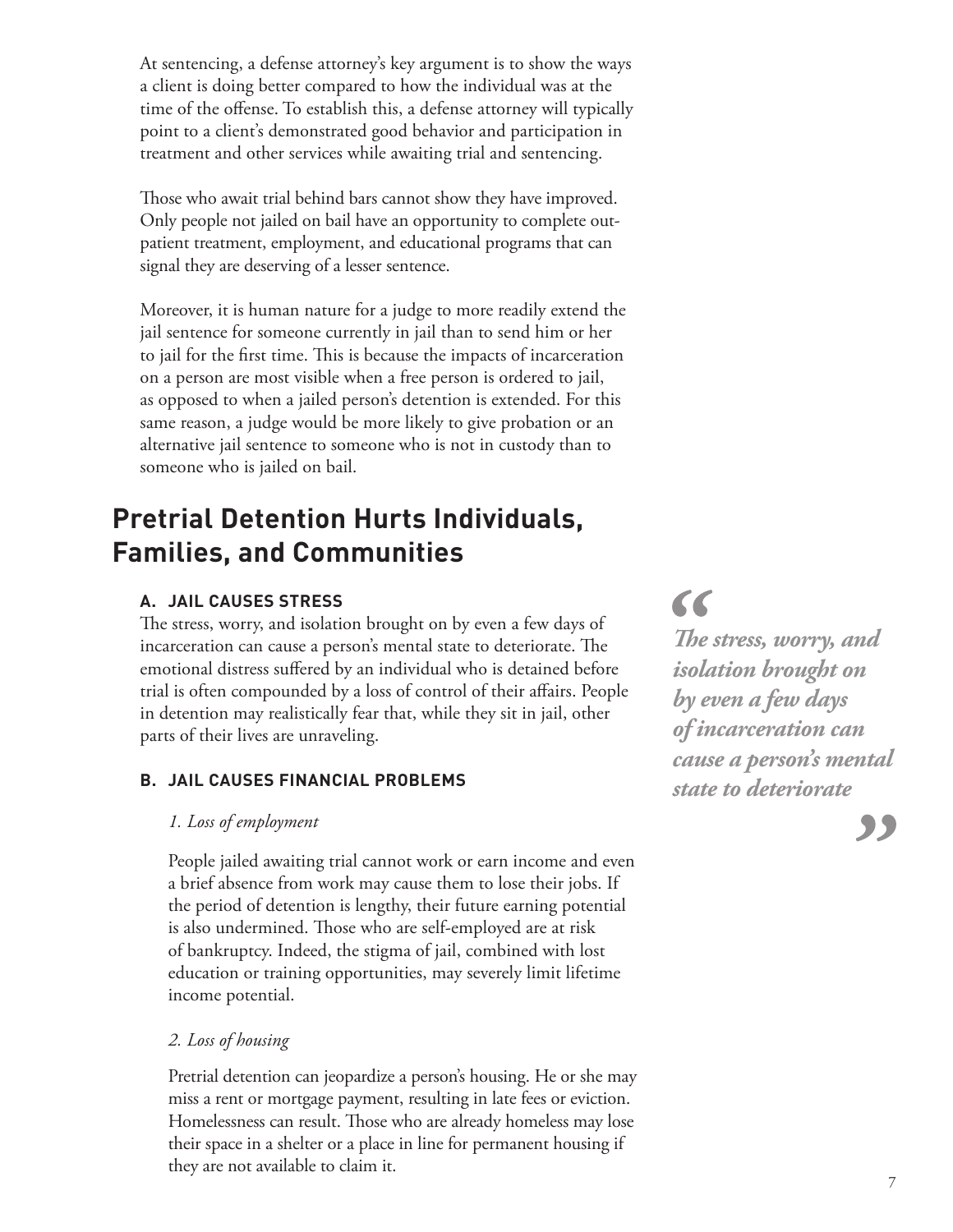#### *3. Loss of education*

Many people jailed before trial are young adults, some of whom will have their education interrupted as a result of their detention. Others may have their job training interrupted, making it harder to find a job upon release. Even the education and training opportunities available for those in prison are rarely found in local jails where accused individuals are detained before trial.

*4. Loss of public benefits*

Pretrial detention often results in the loss of state and federal public benefits. For example, social security benefits may be limited or cut off based on a jail residency.<sup>17</sup> Medicaid also limits services for those in jail. Many states will take an individual's name off the Medicaid roll when they are jailed or when they learn that Social Security payments have stopped as a result of incarceration.<sup>18</sup>

#### **C. JAIL HARMS CHILDREN**

Separation from one's family can strain communication and fray relationships. People who are detained are less able to give and receive emotional support. Parents who are unable to find caregivers for their children may lose custody of them. These stressors can cause severe mental anguish that exacerbates psychological and social problems. Although someone's pretrial detention may last only a few weeks, the impact often persists over a lifetime — and even into the next generation. A parent's incarceration often disrupts the education of children, especially when mothers are incarcerated. Children may have to take on new roles, including providing domestic, emotional, or financial support for other family members.

#### **D. JAIL HARMS FAMILIES**

When job loss results from pretrial detention, a family often pays the price. In some cases, the spouse or partner — and even children must find work to make up for the lost income. Demands imposed by incarceration, including court appearances and jail visits, may hinder the spouse or partner's ability to work. The financial strains, combined with emotional strains, may seriously stress the marriage itself. And parents, or even elderly grandparents, may have to step into the breach to provide significant childcare and financial support

#### **E. JAIL HARMS HEALTH**

Health services are frequently limited, inadequate, or even nonexistent in county jails. People detained before trial may be denied their own prescribed medications, which disrupts their treatment and may cause additional health complications.

Once booked at a jail, people who have diagnosed mental illnesses are often forced to wait days or even weeks before they are provided their prescribed medication.<sup>19</sup> This can cause mental health to significantly deteriorate. People with mental illness who are not yet diagnosed 8

### $\epsilon$

*People detained before trial may be denied their own prescribed medications, which disrupts their treatment*"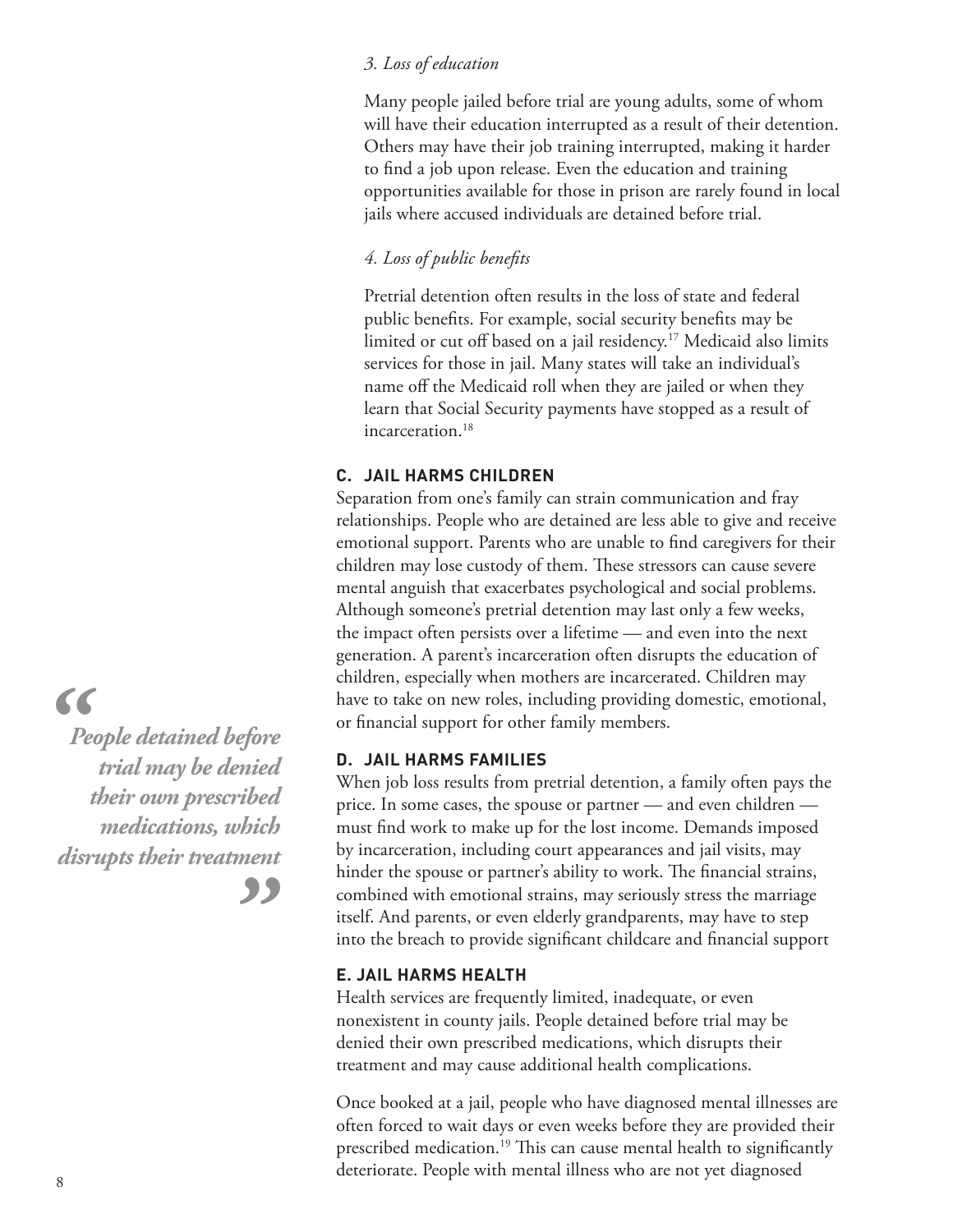are unlikely to have their illness diagnosed or treated during pretrial detention, as county jails do not provide such services.<sup>20</sup> County jails also lack the conditions most likely to contribute to improved mental health — namely, an atmosphere of protection from violence, access to educational and physical activity, and specialized care and support.

In the United States, the suicide rate among those detained pretrial can be 9 to 14 times higher than that in the general population.<sup>21</sup> People detained before trial commit about three-quarters of the suicides that occur behind bars.<sup>22</sup> The suicide risk is highest during the first seven days of incarceration, when people are experiencing what corrections experts call the "shock of confinement."23

#### **F. IT'S TIME TO IMPROVE WASHINGTON'S BAIL SYSTEM**

To fulfill the guarantee that every person accused of a crime is presumed innocent and to ensure fairness, our pretrial system must make good on the presumption of release for every person, regardless of their financial resources. Determining who is jailed before trial should never be based on money.

Putting this principle into practice requires us to shift away from a pretrial system that makes freedom dependent on a person's financial means. There is a growing national movement to reduce costly pretrial detention rates and overcrowded jails, and to design new models and pretrial systems. In Washington state, reform should include the following features:

- Decrease dependence on money bail. Detention or release should not be conditioned on an individual's wealth or access to money.
- Ensure all defendants have legal representation before the initial court hearing. Bail should not be determined without competent legal counsel providing the judge with sufficient information to make a fair decision on whether to release a person.
- Create less restrictive alternatives to jailing people before trial.
- Develop pretrial programs and court appearance reminder protocols. Courts should establish pretrial programs that provide services at the beginning of a case and allow for more effective monitoring of people who are released and awaiting trial. Court appearance reminder call systems can reduce failure to appear rates and unnecessary warrants.
- Collect pretrial court data. Courts should collect pretrial data to analyze performance metrics and to track racial and other disparities.

66 *The suicide rate among those detained pretrial can be 9 to 14 times higher than that in the general population*

"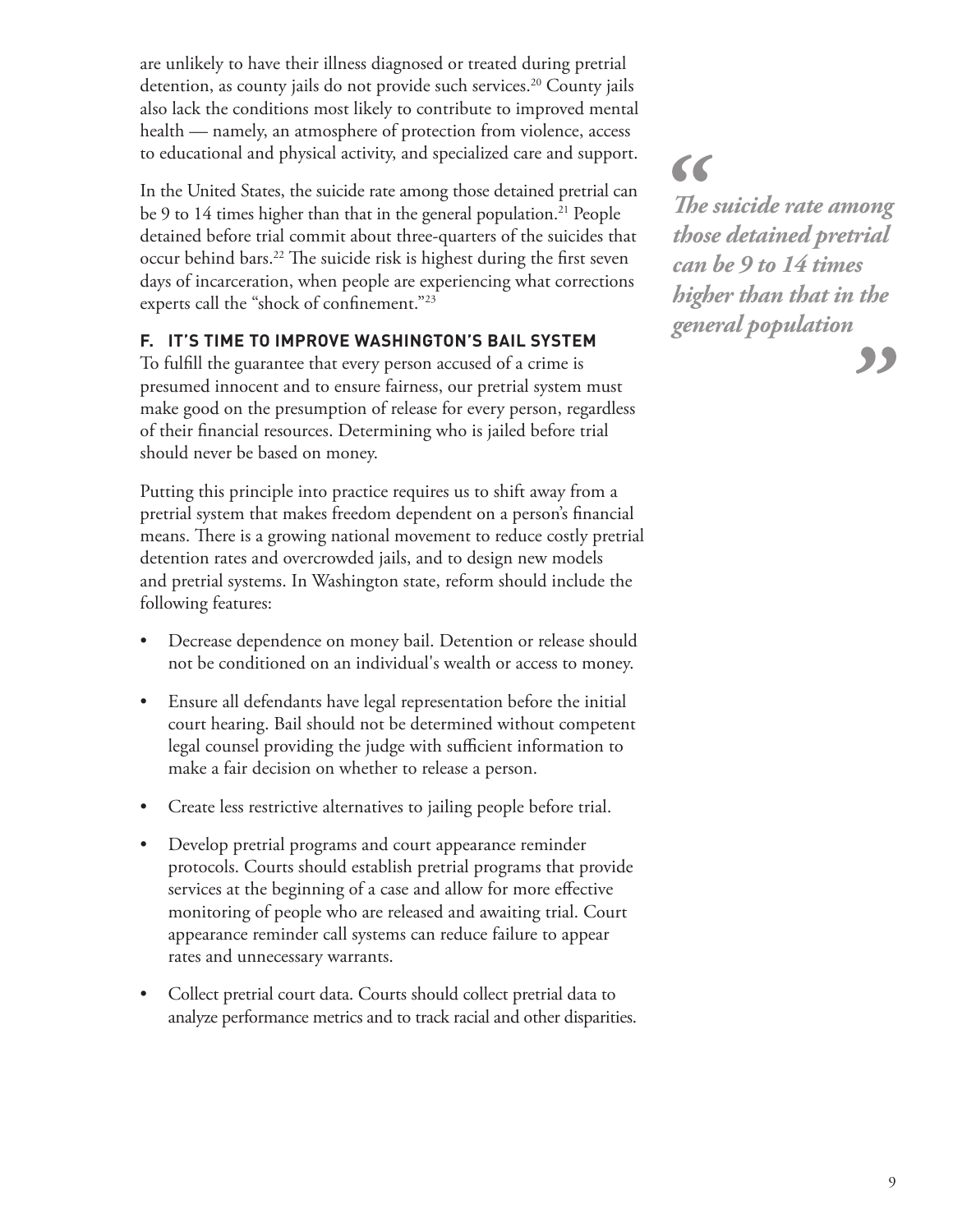"As we speak, close to three quarters of a million people reside in America's jail system . . . Across the country, nearly two thirds of all inmates who crowd our county jails — at an annual cost of roughly nine billion taxpayer dollars — are defendants awaiting trial. . . . Many of these individuals are nonviolent, non-felony offenders, charged with crimes ranging from petty theft to public drug use. And a disproportionate number of them are poor. They are forced to remain in custody . . . because they simply cannot afford to post the bail required[.]"

> *Attorney General Eric Holder at the National Symposium on Pretrial Justice June 1, 2011*

". . . Through most of the United States today the bail system is a cruel and illogical institution which perpetuates injustice in the name of the law. In actual practice, control is frequently in the hands of bondsmen rather than the courts. The system is subject to widespread abuse. It involves the wholesale restriction of freedom, impairment of the defendant's chances at trial and millions in needless detention costs at all levels of government. . . . I am hopeful that with your leadership, and that of others like you throughout the nation we can move ahead without delay. Until we have improved the administration of justice, until our laws bear evenly on all, rich and poor alike, we cannot be satisfied that we have achieved the American dream."

> *Attorney General Robert F. Kennedy to the Academy of Trial Lawyers of Allegheny County June 1, 1964*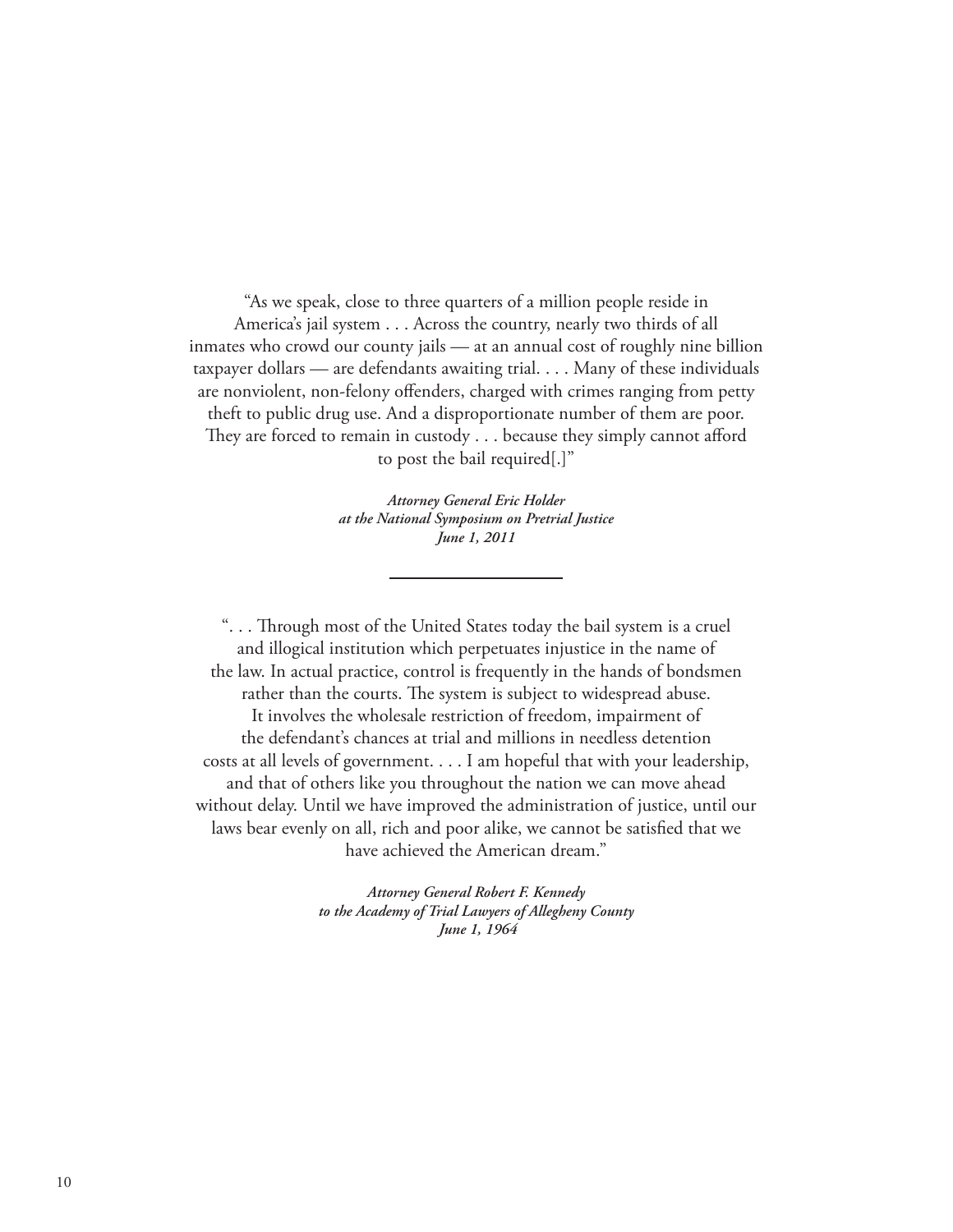1 Kip Hill, "Spokane County Jail receives an additional \$1.75 million from MacArthur Foundation to reduce overcrowding," The Spokesman Review, April 13, 2016, available at http://www.spokesman.com/stories/2016/apr/13/spokane-county-jailreceives-an-additional-175-mil/. See also Spokane County 2016 Safety and Justice Challenge Fact Sheet, available at http://www. safetyandjusticechallenge.org/wp-content/uploads/2016/04/Spokane-County-Safety-Justice-Challenge-Fact-Sheet.pdf. In King County jails, in the first 6 months of 2016, pre-sentenced felons comprised 61.4 percent of the average daily population and pre-sentenced misdemeanants comprised 12.2 percent of average daily population, available at http://www.kingcounty.gov/~/media/courts/detention/ documents/KC\_DAR\_Scorecard\_Highlights\_07\_2016.ashx?la=en.

2 Todd D. Minton and Zhen Zeng, "Jail Inmates at Midyear 2014," U.S. Dept. of Justice, Bureau of Justice Statistics (June 2015), p.4, available at http://www.bjs.gov/content/pub/pdf/jim14.pdf.

3 Melissa Neal, "Bail Fail: Why the U.S Should End the Practice of Money Bail," Justice Policy Institute (2012), p.10, available at http:// www.justicepolicy.org/uploads/justicepolicy/documents/bailfail.pdf.

4 Christopher T. Lowenkamp, Marie VanNostrand, and Alexander Holsinger, "Investigating the Impact of Pretrial Detention on Sentencing Outcomes," The Arnold Foundation (November 2013), available at http://static.prisonpolicy.org/scans/ljaf/LJAF\_Report\_state-sentencing\_ FNL.pdf.

5 Justice Policy Institute, "For Better Or For Profit," (2012), p.26, available at http://www.justicepolicy.org/uploads/justicepolicy/ documents/\_for\_better\_or\_for\_profit\_.pdf.

6 Minton, see note 2 above.

7 Washington State CrR 3.2 and CrRLJ 3.2, available at http://www.courts.wa.gov/court\_rules/.

8 Ram Subramanian, Ruth Delaney, Stephen Roberts, Nancy Fishman, and Peggy McGarry, "Incarceration's Front Door: The Misuse of Jails in America," Vera Institute of Justice (2015), p.29, available at http://archive.vera.org/sites/default/files/resources/downloads/ incarcerations-front-door-report\_02.pdf.

9 Yakima County Pretrial System Implementation Plan, Yakima County Pretrial Policy Team, "Yakima County Pretrial System Implementation Plan," (November 2015), p.33, available at http://www.whatcomcounty.us/DocumentCenter/View/17896.

<sup>10</sup>The Federal Reserve Board of Governors, "Report on the Economic Well-Being of U.S. Households in 2014," (May 2015), p.18, available at https://www.federalreserve.gov/econresdata/2014-report-economic-well-being-us-households-201505.pdf.

11Jacqueline Van Wormer, "Creating and Effecting Local Criminal Justice Reform," presentation to Washington State Supreme Court (May 2016). See also Task Force on Race and the Criminal Justice System, "Preliminary Report on Race and Washington's Criminal Justice System," (2011), p.39, available at http://law.seattleu.edu/Documents/korematsu/race%20and%20criminal%20justice/preliminary%20 report\_report\_march\_1\_2011\_public\_cover.pdf. See generally Cynthia Jones, "Give Us Free: Addressing Racial Disparities in Bail Determinations," New York University Journal of Legislation and Public Policy (2014), available at http://www.nyujlpp.org/wp-content/ uploads/2014/01/Jones-Give-Us-Free-16nyujlpp919.pdf.

<sup>12</sup>Jones, see note 11 above at p.938.

<sup>13</sup>Disability Rights Washington, "County Jails, Statewide Problem: A Look at How Our Friends, Family and Neighbors with Disabilities are Treated in Washington's Jails," (April 2016), p.6, available at http://www.disabilityrightswa.org/sites/default/files/uploads/County%20 Jails%20Statewide%20Problems.pdf.

14Legal Design Lab, "The Court Messaging Project," available at http://www.legaltechdesign.com/CourtMessagingProject/background/. <sup>15</sup>Arpit Gupta, Christopher Hansman, and Ethan Frenchman, "The Heavy Costs of High Bail: Evidence from Judge Randomization," Columbia Law and Economics Working Paper No. 531 (May 2016), p.15, available at http://www.columbia.edu/~cjh2182/

GuptaHansmanFrenchman.pdf. See also Paul Heaton, Sandra Mayson, and Megan Stevenson, "The Downstream Consequences of Misdemeanor Pretrial Detention," (July 2016), p.19, available at https://www.law.upenn.edu/live/files/5693-harriscountybail.

16Megan Stevenson, "Distortion of Justice: How the Inability to Pay Bail Affects Case Outcomes," (May 2016), p.3, available at https:// www.law.upenn.edu/cf/faculty/mstevens/workingpapers/Distortion-of-Justice-April-2016.pdf.

<sup>17</sup>Social Security Administration, "What Prisoners Need to Know," SSA Publication No. 05-10133 ICN 468767 (June 2015), p.3, available at https://www.ssa.gov/pubs/EN-05-10133.pdf.

<sup>18</sup>Chris Koyanagi, "A Guide to the Federal Rules on SSI, SSDI, Medicaid, Medicare and Veterans Benefits for Adults with Disabilities," Bazelon Center for Mental Health (August 2006), p.4, available at http://www.kitsapgov.com/pubdef/Forms/LinkClick.Benefits.pdf.

19Disability Rights Washington, see note 13 above at p.13.

20Id. at 11.

<sup>21</sup>Tonia L. Nicholls, Zina Lee, Raymond R. Corrado, and James R. P. Ogloff, "Women Inmates' Mental Health Needs: Evidence of the Validity of the Jail Sentencing Screening Tool (JSAT)," International Journal of Forensic Mental Health 3, No. 2 (2004), p.168, available at https://www.researchgate.net/publication/254392619\_Women\_Inmates'\_Mental\_Health\_Needs\_Evidence\_of\_the\_Validity\_of\_the\_Jail\_ Screening\_Assessment\_Tool\_JSAT.

<sup>22</sup>Margaret Noonan, Harley Rohloff, and Scott Ginder, "Mortality in Local Jails and State Prisons 2000-2013," U.S. Dept. of Justice, Bureau of Justice Statistics (2015), p.9, available at http://www.bjs.gov/content/pub/pdf/mljsp0013st.pdf.

<sup>23</sup>Id. at 10. See also Martin Kaste, "The Shock of Confinement: The Grim Reality of Suicide in Jail," NPR, July 27, 2015, available at http://www.npr.org/2015/07/27/426742309/the-shock-of-confinement-the-grim-reality-of-suicide-in-jail.